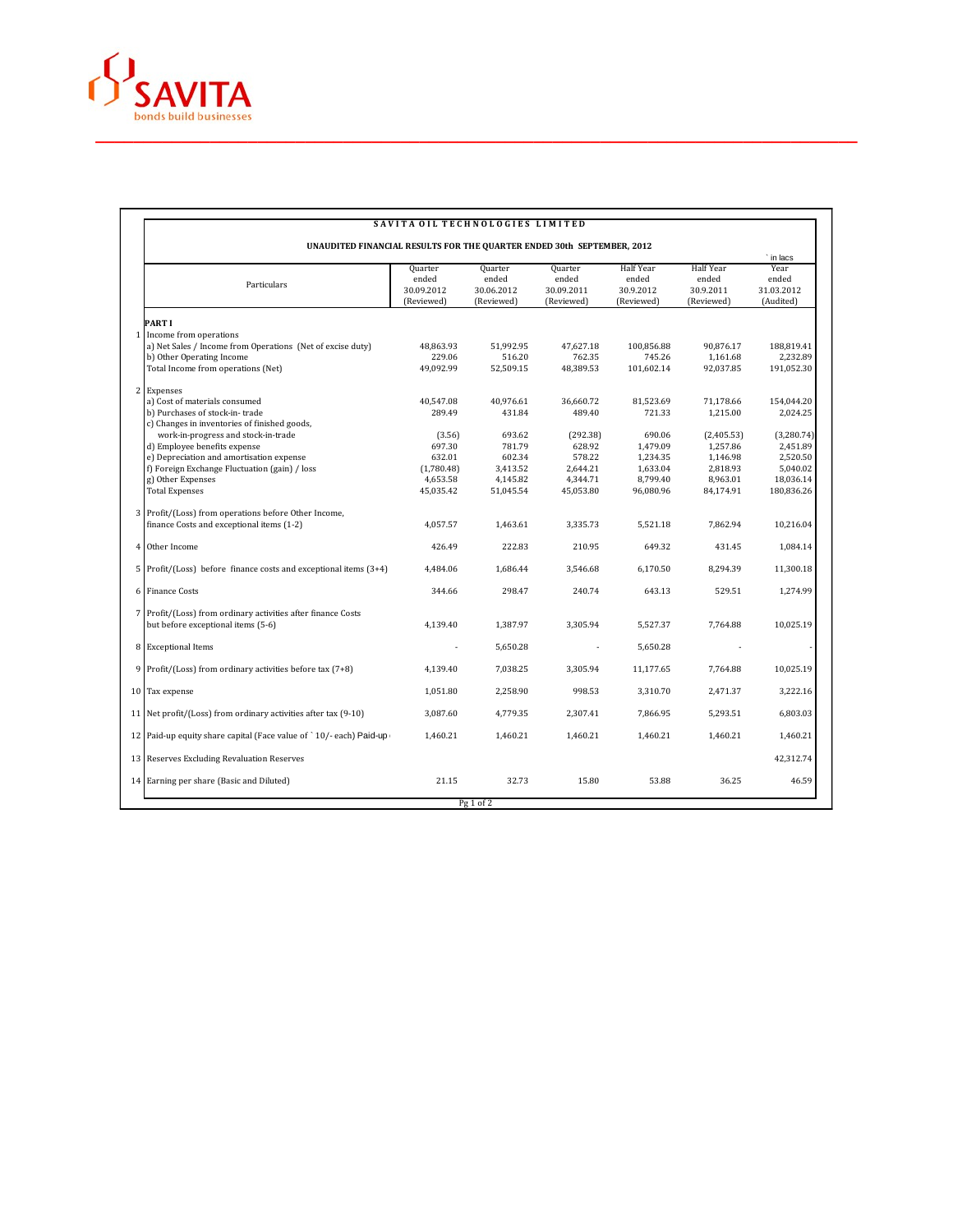|                                                                                                                                                                                      | UNAUDITED FINANCIAL RESULTS FOR THE QUARTER ENDED 30th SEPTEMBER, 2012 |                                              |                                              |                                                      |                                                      | in lacs                                  |
|--------------------------------------------------------------------------------------------------------------------------------------------------------------------------------------|------------------------------------------------------------------------|----------------------------------------------|----------------------------------------------|------------------------------------------------------|------------------------------------------------------|------------------------------------------|
| Particulars                                                                                                                                                                          | Quarter<br>ended<br>30.09.2012<br>(Reviewed)                           | Quarter<br>ended<br>30.06.2012<br>(Reviewed) | Quarter<br>ended<br>30.09.2011<br>(Reviewed) | <b>Half Year</b><br>ended<br>30.9.2012<br>(Reviewed) | <b>Half Year</b><br>ended<br>30.9.2011<br>(Reviewed) | Year<br>ended<br>31.03.2012<br>(Audited) |
| PART II                                                                                                                                                                              |                                                                        |                                              |                                              |                                                      |                                                      |                                          |
| <b>Particulars of Shareholding</b><br>Public Shareholding<br>1 I                                                                                                                     |                                                                        |                                              |                                              |                                                      |                                                      |                                          |
| Number of Shares                                                                                                                                                                     | 4.152.570                                                              | 4.152.570                                    | 4.150.071                                    | 4.152.570                                            | 4.150.071                                            | 4.152.570                                |
| Percentage of Shareholding                                                                                                                                                           | 28.44                                                                  | 28.44                                        | 28.42                                        | 28.44                                                | 28.42                                                | 28.44                                    |
| 2 Promoters and promoter Group Shareholding<br>(a) Pledged / Encumbered                                                                                                              |                                                                        |                                              |                                              |                                                      |                                                      |                                          |
| Number of Shares                                                                                                                                                                     | Nil                                                                    | Nil                                          | Nil                                          | Nil                                                  | Nil                                                  | Nil                                      |
| (b) Non-encumbered                                                                                                                                                                   |                                                                        |                                              |                                              |                                                      |                                                      |                                          |
| Number of Shares                                                                                                                                                                     | 10,449,513                                                             | 10,449,513                                   | 10,452,012                                   | 10,449,513                                           | 10,452,012                                           | 10.449.513                               |
| Percentage of shares (as a % of the total                                                                                                                                            | 100.00                                                                 | 100.00                                       | 100.00                                       | 100.00                                               | 100.00                                               | 100.00                                   |
| shareholding of promoter and promoter group)                                                                                                                                         |                                                                        |                                              |                                              |                                                      |                                                      |                                          |
| Percentage of shares (as a % of the total                                                                                                                                            | 71.56                                                                  | 71.56                                        | 71.58                                        | 71.56                                                | 71.58                                                | 71.56                                    |
| share capital of the Company)                                                                                                                                                        |                                                                        |                                              |                                              |                                                      |                                                      |                                          |
| Particulars                                                                                                                                                                          | Quarter ended 30.09.2012                                               |                                              |                                              |                                                      |                                                      |                                          |
| <b>Blinvestor Complaints</b>                                                                                                                                                         |                                                                        |                                              |                                              |                                                      |                                                      |                                          |
| Pending at the beginning of the quarter                                                                                                                                              | $\mathbf{1}$                                                           |                                              |                                              |                                                      |                                                      |                                          |
| Received during the quarter                                                                                                                                                          | 3                                                                      |                                              |                                              |                                                      |                                                      |                                          |
| Disposed off during the quarter                                                                                                                                                      | $\overline{4}$                                                         |                                              |                                              |                                                      |                                                      |                                          |
| Remaining unresolved at the end of the quarter                                                                                                                                       | Nil                                                                    |                                              |                                              |                                                      |                                                      |                                          |
|                                                                                                                                                                                      |                                                                        |                                              |                                              |                                                      |                                                      |                                          |
| NOTES:                                                                                                                                                                               |                                                                        |                                              |                                              |                                                      |                                                      |                                          |
| 1 Previous quarter's / periods' figures have been regrouped / rearranged wherever necessary to conform to those of current quarter/ period classification                            |                                                                        |                                              |                                              |                                                      |                                                      |                                          |
| 2 Exceptional Income represents compensation received on termination of technical collaboration agreement for Idemitsu branded products,                                             |                                                                        |                                              |                                              |                                                      |                                                      |                                          |
| the sale of which contributed less than 2% of the total sales volume in the preceeding financial year.                                                                               |                                                                        |                                              |                                              |                                                      |                                                      |                                          |
| 3 The statutory auditors have carried out a limited review of the financial results for the quarter ended 30th September, 2012.                                                      |                                                                        |                                              |                                              |                                                      |                                                      |                                          |
| 4 The above unaudited financial results were reviewed by the Audit Committee and taken on record by the<br>Board of Directors at their meeting held on Saturday, 3rd November, 2012. |                                                                        |                                              |                                              |                                                      |                                                      |                                          |
|                                                                                                                                                                                      |                                                                        |                                              |                                              |                                                      |                                                      |                                          |
|                                                                                                                                                                                      |                                                                        |                                              | For Savita Oil Technologies Limited          |                                                      |                                                      |                                          |

Pg 2 of 2

Mumbai, G. N. Mehra 3rd November, 2012 Chairman and Managing Director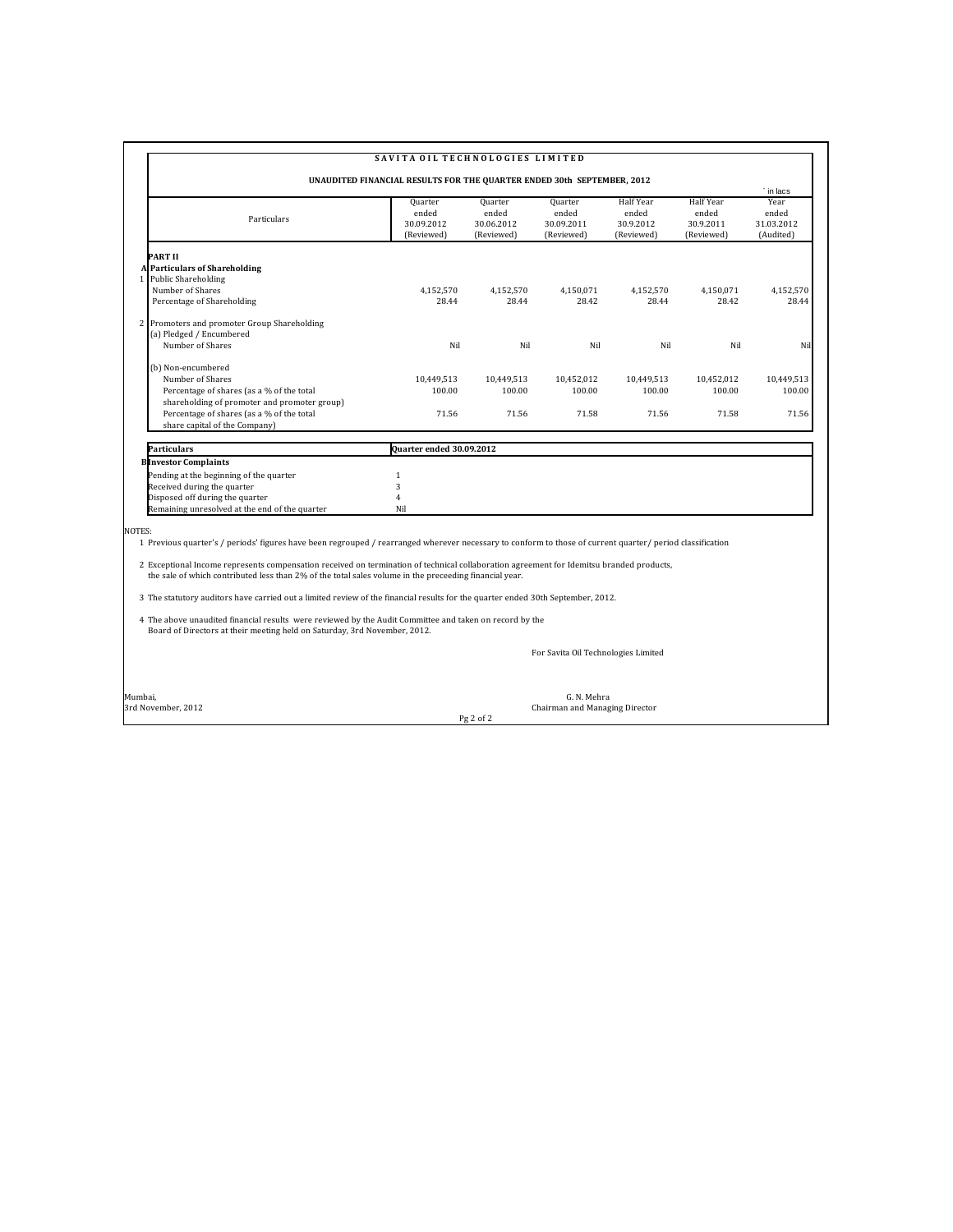| UNAUDITED SEGMENTWISE REVENUE, RESULTS AND CAPITAL EMPLOYED<br>FOR THE QUARTER ENDED 30th SEPTEMBER, 2012            |                                                   |                                                |                                                |                                                      |                                                      |                                                       |
|----------------------------------------------------------------------------------------------------------------------|---------------------------------------------------|------------------------------------------------|------------------------------------------------|------------------------------------------------------|------------------------------------------------------|-------------------------------------------------------|
|                                                                                                                      | Quarter<br>ended<br>30.09.2012<br>(Reviewed)      | Quarter<br>ended<br>30.06.2012<br>(Reviewed)   | Quarter<br>ended<br>30.09.2011<br>(Reviewed)   | <b>Half Year</b><br>ended<br>30.9.2012<br>(Reviewed) | <b>Half Year</b><br>ended<br>30.9.2011<br>(Reviewed) | ` in lacs<br>Year<br>ended<br>31.03.2012<br>(Audited) |
| 1 Segment Revenues                                                                                                   |                                                   |                                                |                                                |                                                      |                                                      |                                                       |
| Petroleum Products<br>Wind Power<br>Other Unallocated<br>Net Sales / Income from Operations                          | 47,773.93<br>1,552.72<br>192.83<br>49.519.48      | 51,655.21<br>1.014.26<br>62.51<br>52,731.98    | 46.809.08<br>1.719.84<br>71.56<br>48.600.48    | 99.429.14<br>2.566.98<br>255.34<br>102,251.46        | 89.674.61<br>2,644.95<br>149.74<br>92.469.30         | 188,325.84<br>3,473.81<br>336.79<br>192,136.44        |
| 2 Segment Results                                                                                                    |                                                   |                                                |                                                |                                                      |                                                      |                                                       |
| Profit before taxation and<br>Finance Costs for each segment                                                         |                                                   |                                                |                                                |                                                      |                                                      |                                                       |
| Petroleum Products<br>Wind Power<br>TOTAL                                                                            | 3,602.37<br>972.80<br>4.575.17                    | 7.167.82<br>369.74<br>7.537.56                 | 2.699.66<br>1,018.84<br>3.718.50               | 10.770.19<br>1,342.54<br>12.112.73                   | 7.226.60<br>1,406.22<br>8.632.82                     | 11.136.18<br>974.70<br>12,110.88                      |
| Less: i) Finance Costs<br>ii) Other unallocated expenditure<br>Net of unallocated revenue<br>Total Profit before tax | 344.66<br>91.11<br>435.77<br>4,139.40             | 298.47<br>200.84<br>499.31<br>7,038.25         | 240.74<br>171.82<br>412.56<br>3.305.94         | 643.13<br>291.95<br>935.08<br>11,177.65              | 529.51<br>338.43<br>867.94<br>7,764.88               | 1.274.99<br>810.70<br>2.085.69<br>10,025.19           |
| 3 Capital Employed :<br>(Segment Assets- Segment Liabilities)                                                        |                                                   |                                                |                                                |                                                      |                                                      |                                                       |
| Petroleum Products<br>Wind Power<br>Unallocated capital employed<br>TOTAL                                            | 44,013.47<br>10,369.79<br>(2,742.96)<br>51,640.30 | 39,747.56<br>9,252.33<br>(447.25)<br>48,552.64 | 33,969.40<br>9,545.10<br>1,294.91<br>44,809.41 | 44,013.47<br>10,369.79<br>(2,742.96)<br>51,640.30    | 33,969.40<br>9,545.10<br>1,294.91<br>44.809.41       | 36,392.18<br>9,067.37<br>(1,686.25)<br>43,773.30      |

NOTE:

Previous quarter's/ periods' figures have been regrouped / rearranged wherever necessary to conform to those of current quarter/period classification.

For Savita Oil Technologies Limited

Mumbai, G. N. Mehra Chairman and Managing Director